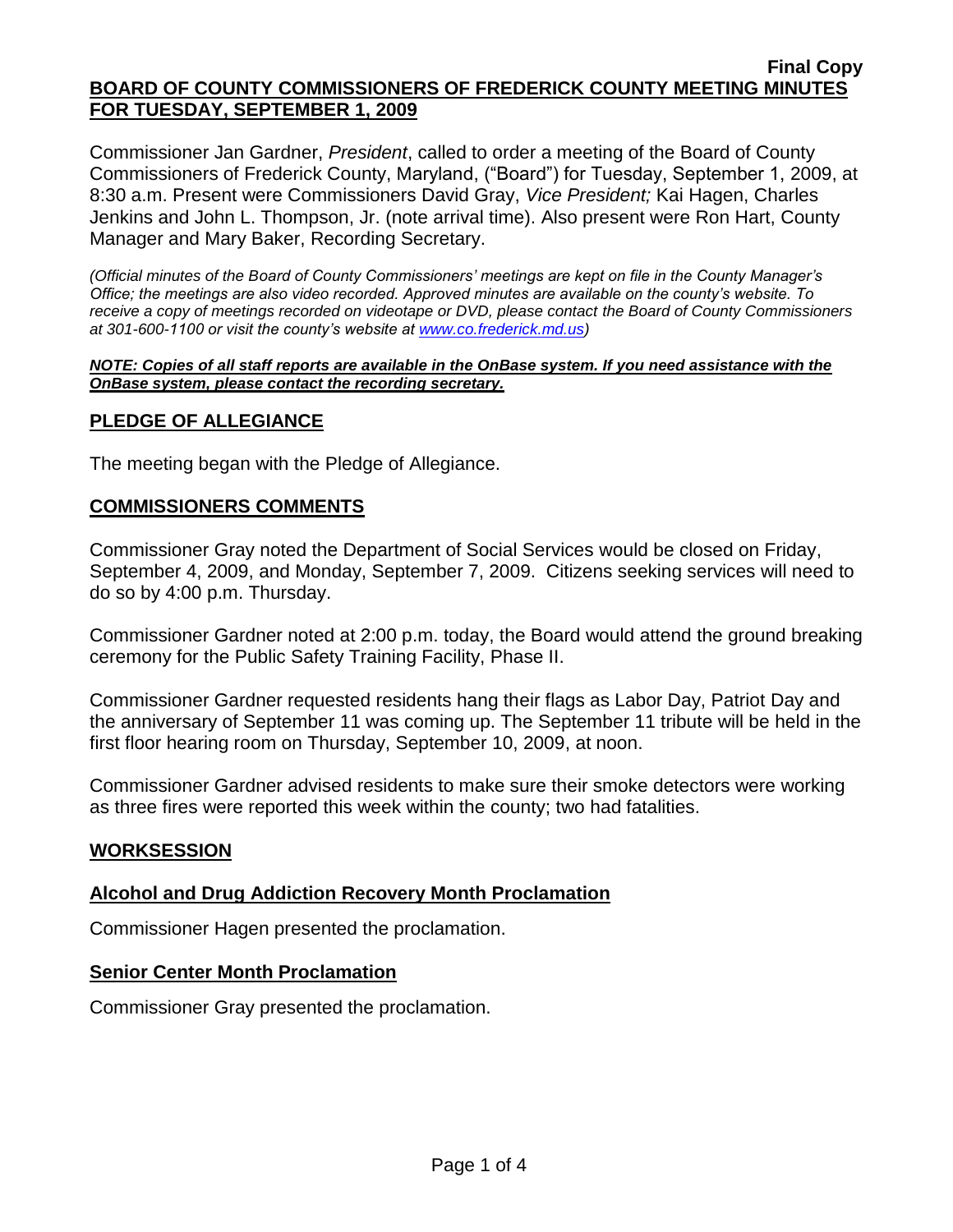### **ADMINISTRATIVE BUSINESS**

# **Expansion of the Frederick County Infants and Toddlers Program (***Continued from 8/27/09***) - Dr. Monica Grant, Health Services Division**

Dr. Monica Grant presented the program details.

The following motions were made on August 27, 2009:

*Commissioner Hagen moved approval of the expansion of the infants and toddlers program as presented. Commissioner Gray seconded the motion that tied 2-2 with Commissioners Jenkins and Thompson opposed and Commissioner Gardner absent.* 

*Commissioner Gray moved to table the item until Commissioner Gardner was present to vote.* 

*This item was rescheduled for Tuesday, September 1, 2009.* 

Commissioner Gray moved approval of the program as presented. Commissioner Hagen seconded the motion that passed 3-1 with Commissioner Jenkins opposed and Commissioner Thompson absent.

### **WORKSESSION**

**Frederick County Record Retention Policy and Schedule – Barry Stanton, Office of the County Manager, Linda Thall, Office of the County Attorney, Joyce Grossnickle, Office of the County Manager and Dan Beard, The Cadence Group, Inc.**

(Commissioner Thompson entered the meeting.)

Staff presented information regarding the county's proposed records retention and disposal schedule policy and proposed resolution that would adopt the records retention schedule for certain county records (All Departments, Board of County Commissioners, and the Office of the County Manager) and give authority to the County Manager to amend and approve all future records retention and disposal schedules.

There was no public comment.

Commissioner Hagen moved to accept the Frederick County Government Records Retention and Disposal Schedule and approve Resolution #09-24 as presented. Commissioner Gray seconded the motion that passed 5-0.

The Board requested once the records retention schedules were approved by the state, staff was to put the policy information on the county website, including a list of contacts for each division/agency for citizens to contact when wanting to obtain copies of documents.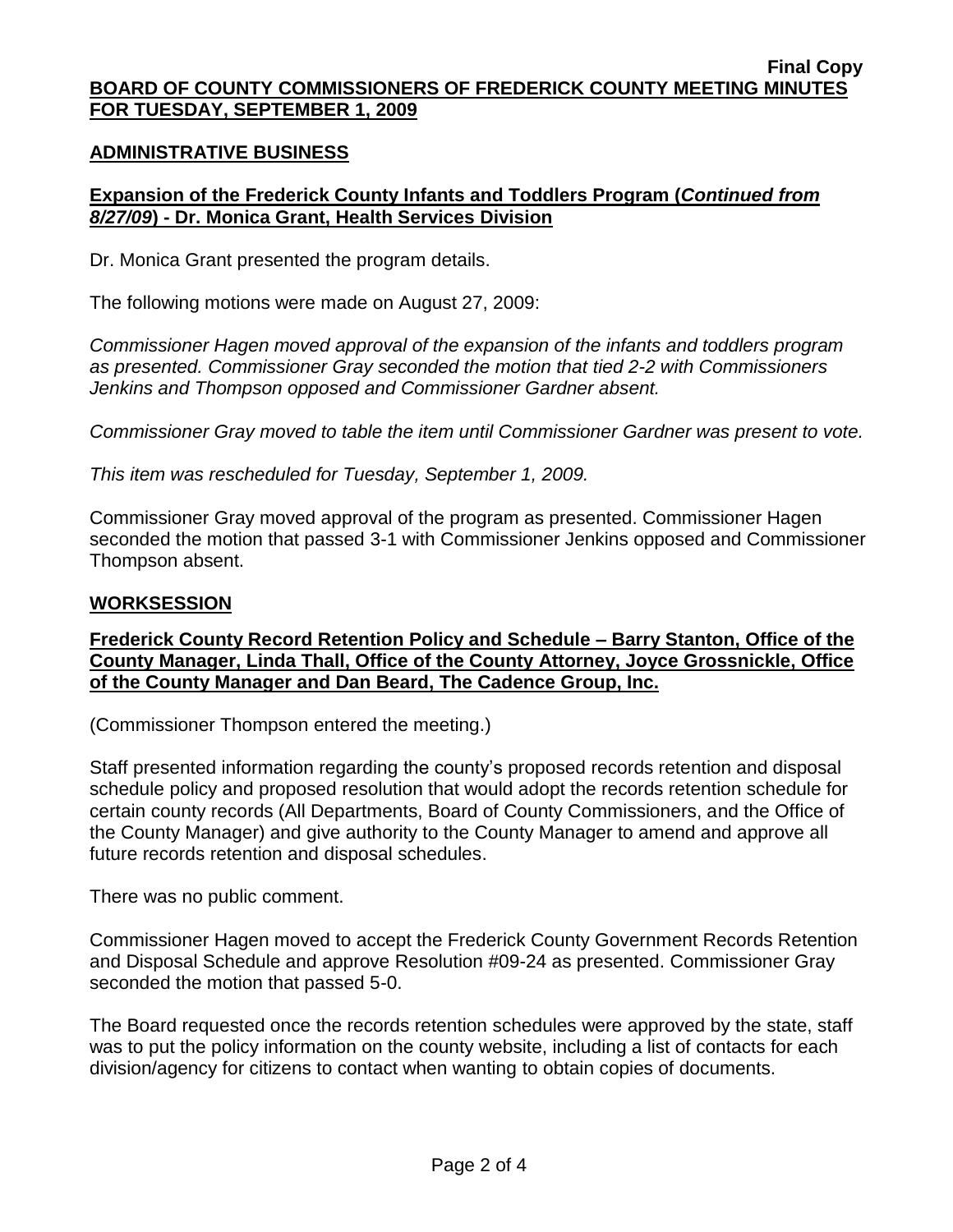(A copy of Resolution #09-24 can be obtained in the County Manager's Office or from the county's website, [www.co.frederick.md.us\)](www.co.frederick.md.us)

### **Frederick County Floodplain Administrator Administer Floodplain District Regulations for Village of Rosemont and Town of Burkittsville - Larry Smith, Planning Division**

Mr. Smith presented information to include the Village of Rosemont and the Town of Burkittsville in the administration of floodplains following a discussion from November 2008, when Kevin Wagner, Maryland Department of the Environment Coordinator with Federal Emergency Management Agency, contacted the Village of Rosemont and the Town of Burkittsville to discuss the possibility of joining the National Flood Insurance Program, noting the many benefits of doing so.

There was no public comment.

Commissioner Hagen moved approval of the inclusion of the Village of Rosemont and the Town of Burkittsville as presented. Commissioner Gray seconded the motion that passed 5-0.

### **ADMINSTRATIVE BUSINESS**

# **Approval of a Letter to the City of Frederick for the Northern Annexations – Commissioner Jan Gardner**

Commissioner Gardner and Wendy Kearney, Deputy County Attorney, presented the letter addressed to the City of Frederick regarding the annexations.

Commissioner Thompson noted the Board was confirming whether or not there was a "standing" and supported sending the letter stating the Board was in opposition to the annexations at this time due to the specific issues.

Ms. Kearney advised the letter be specific and include the following concerns:

- $\blacksquare$  U.S. 15
- **Traffic safety**
- School site
- Fire and public safety
- **Water and sewer capacity**

There was consensus to send the letter to the city regarding the annexations and to make it part of the public record.